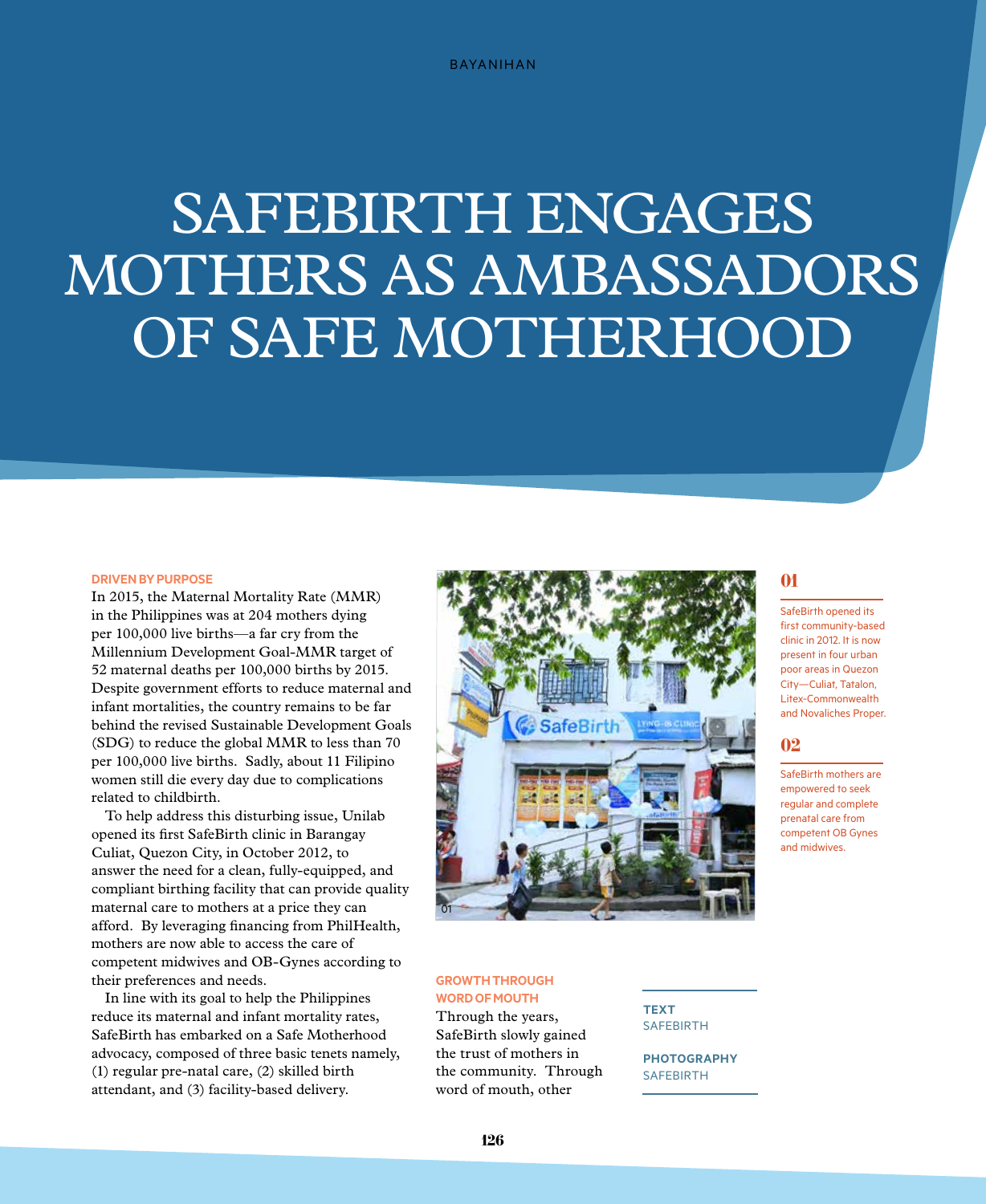#### GOODWILL

mothers came to know about it and its effective service. Clients would be referred by a cousin, a friend, an aunt, a neighbor, a landlady, up until the time SafeBirth top of the line service caught on. SafeBirth was able to build a relationship grounded on trust, which came from the mothers' actual experience of *Alagang SafeBirth.*

#### **Digital Disruption**

Now more than ever, social media has changed the Filipino consumers' behavior and lifestyle. Exploring the platform's potential, the SafeBirth Lying Clinic Facebook page was set up to increase awareness and capture patients for the clinic. True to its advocacy of pushing safe motherhood, SafeBirth developed and posted educational materials, infographics, videos, and other materials to guide mothers in their motherhood journey.

The use of social media has enabled Safebirth

to engage directly with its customers, and has likewise enabled its customers to engage with others. To serve customers better, the team has applied the 'word of mouth' idea online through the "Ito Ang Safe Motherhood Story Ko" campaign which empowers mothers to share their stories on how they have become living testimonies of safe motherhood.

#### *Husay at Malasakit* **Continues**

SafeBirth has now grown to a total of four branches all located near pockets of urban poor areas in Quezon City—Culiat, Tatalon, Litex-Commonwealth, and Novaliches proper. It has ensured the safety of more than 1,500 motherand-baby dyads. Based on March 2017 data, 96% of patients in SafeBirth visited the clinic at least four times to avail themselves of prenatal care. Through regular checkup, the skilled providers are able to detect high-risk pregnancies. These



#### 03

The #ItoAngSafe MotherhoodStoryKo campaign was kicked off with SafeBirth's 1000<sup>th</sup> mother and baby dyad, Mommy Raquel and Baby Nathaniel.

#### 04

Safebirth's website houses the many stories from their #ItoAngSafeMotherhoodStoryKo campaign.

#### 06

SafeBirth nurses are stewards of Safe Motherhood, as they guide and remind mothers starting from prenatal check-ups until postnatal care. (From left to right) SafeBirth nurse Arlene Tañega, mother Eveliza Yuson, SafeBirth nurse Jamie Maido and Rodelyn Yuson.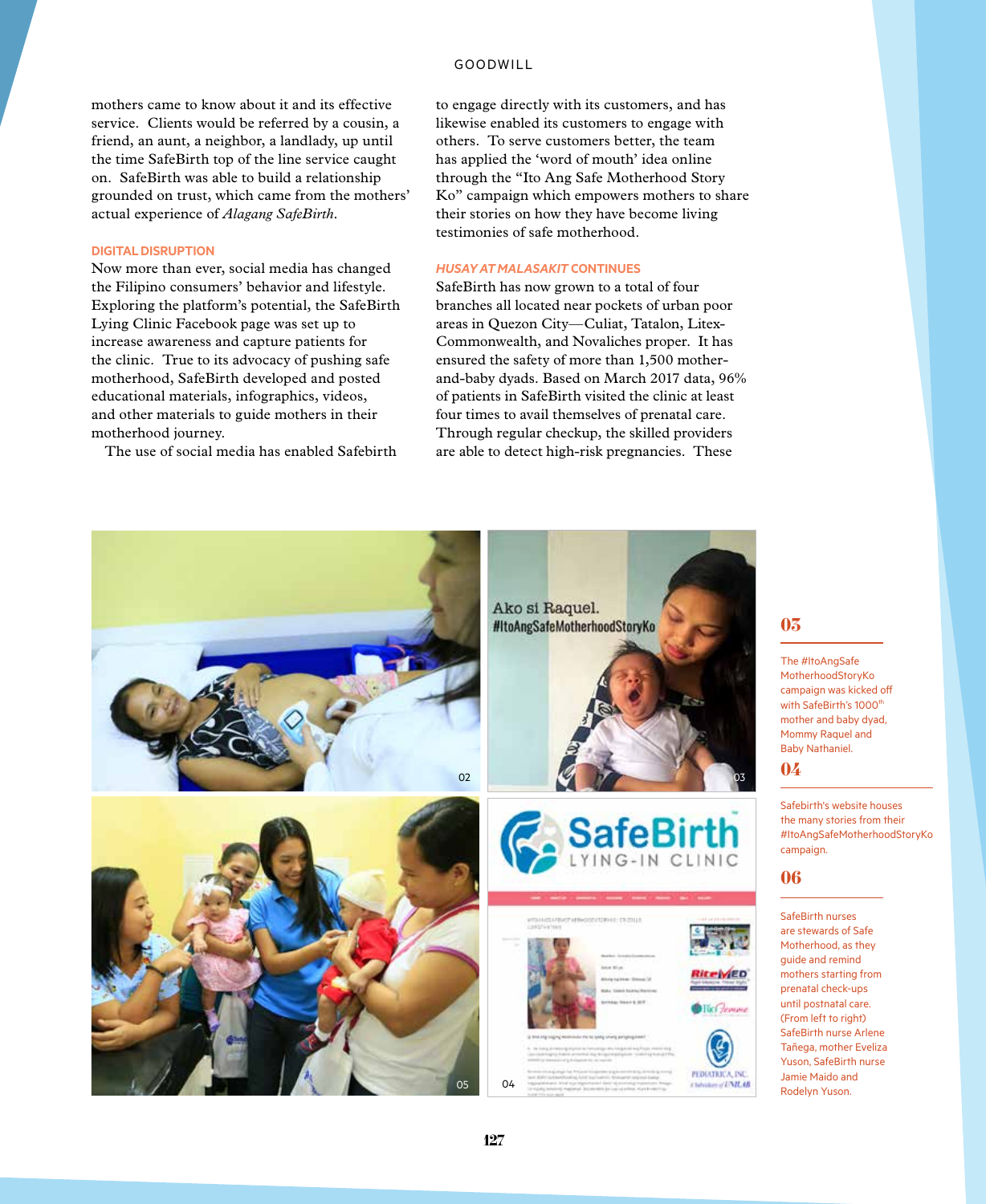## THE SAFEBIRTH MOTHERS AND THEIR STORIES

**The campaign started with SafeBirth's celebration of its 1,000th baby in October 2016. Raquel Lelis, 25, and a mother of three, shares how the facility's convenience, combined with the medical providers' care, encouraged her to seek regular prenatal checkup.**

*Linggo-linggo tinetext ako ng midwife at kinakumusta. Laging sumasakit ang tiyan ko, at anytime puwede ko siyang i-text para magtanong. Sa iba kasi, kapa-kapa lang. Dito may nag-aasikaso, may natatanungan. Naging linggo-linggo ang checkup ko dahil sa maselan na pagbubuntis. Pero walang kumplikasyon at naging maayos ang pagbubuntis ko hanggang panganganak ko. Healthy ako at si baby.* 



**SafeBirth has also been proven to be a cost-effective alternative to hospitals. Out of its present clients, 27% previously availed themselves of the maternity service in hospitals. Crizelle Constantino, 30, and a mother of two, had to look for other options when her family transferred to the metro as cost of living and other expenditures became increasingly high:** 

*Kahit PhilHealth ay sila ang nag-asikaso. Dahil gusto ko kumpleto, lahat ng bakuna at pati expanded New Born Screening kinuha ko, para lahat ng posibleng sakit na sakop nito ay masuri ang aking anak na si Caden Radney. Kumpara sa Php 20,000 sa ospital, umabot lang ng Php13,000 ang binayaran ko. Kasama na roon ang midwife at OB-Gyne na nagpaanak sa akin, mga bakuna, Newborn Hearing, at Expanded Newborn Screening. Pati Birth Certificate sila na ang nag-asikaso! Kumpleto na.*



**Among SafeBirth's multigravida patients (mothers who are not first-time moms), 11% previously delivered their babies at home. Michelle Carandang, 24, delivered her first baby at home in 2012. She tells about what discouraged her from seeking care from public health centers:** 

*Noong sinubukan ko magpa-check sa health center na may public lyingin, naabutan ko 'yung nanganganak. Siyempre madugo, tapos iyak nang iyak 'yung buntis. Parang natakot ako, kasi parang binabalewala siya. Ayoko nang ganun. Kaya sa una kong panganganak, sa bahay na ako inabutan. Naisip ng nanay ko na ipatawag si Nanay Myrna* (midwife) *dahil siya ang nagpaanak sa kaniya.*

*Dahil kampante na ako kay Nanay Myrna, sabi ko sa asawa ko gusto ko sa kaniya ulit manganak. Nasa SafeBirth na pala siya, at doon ko nalaman na bawal na palang magpa-anak sa bahay. Naging regular ang checkup ko. Kapag sobrang sakit ng tiyan ko madali lang tumawag ng OB. Puwedeng pumunta doon, at madali lang din makontak at matext si Nanay Myrna at ang staff. Naaalagaan ako nang mabuti.*